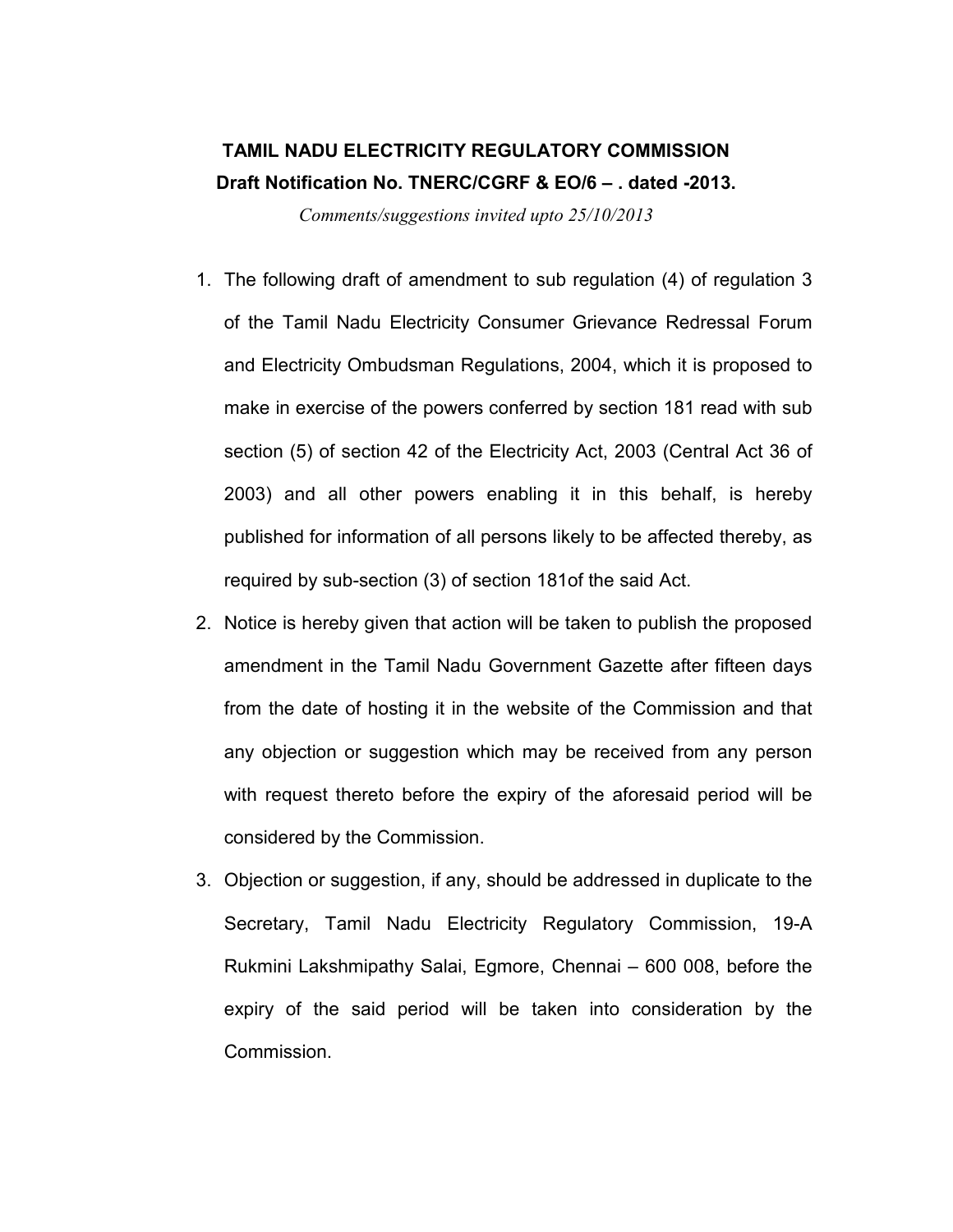## AMENDMENT

In the said Regulations, in regulation 3, in sub regulation (4), for clause (c), the following shall be substituted, namely:-

"(c) Another member shall be from a registered society of NGO or a consumer organization or a consumer activist and shall be nominated by the Commission."

(By order of the Tamil Nadu Electricity Regulatory Commission)

(S.Gunasekaran)

**Secretary**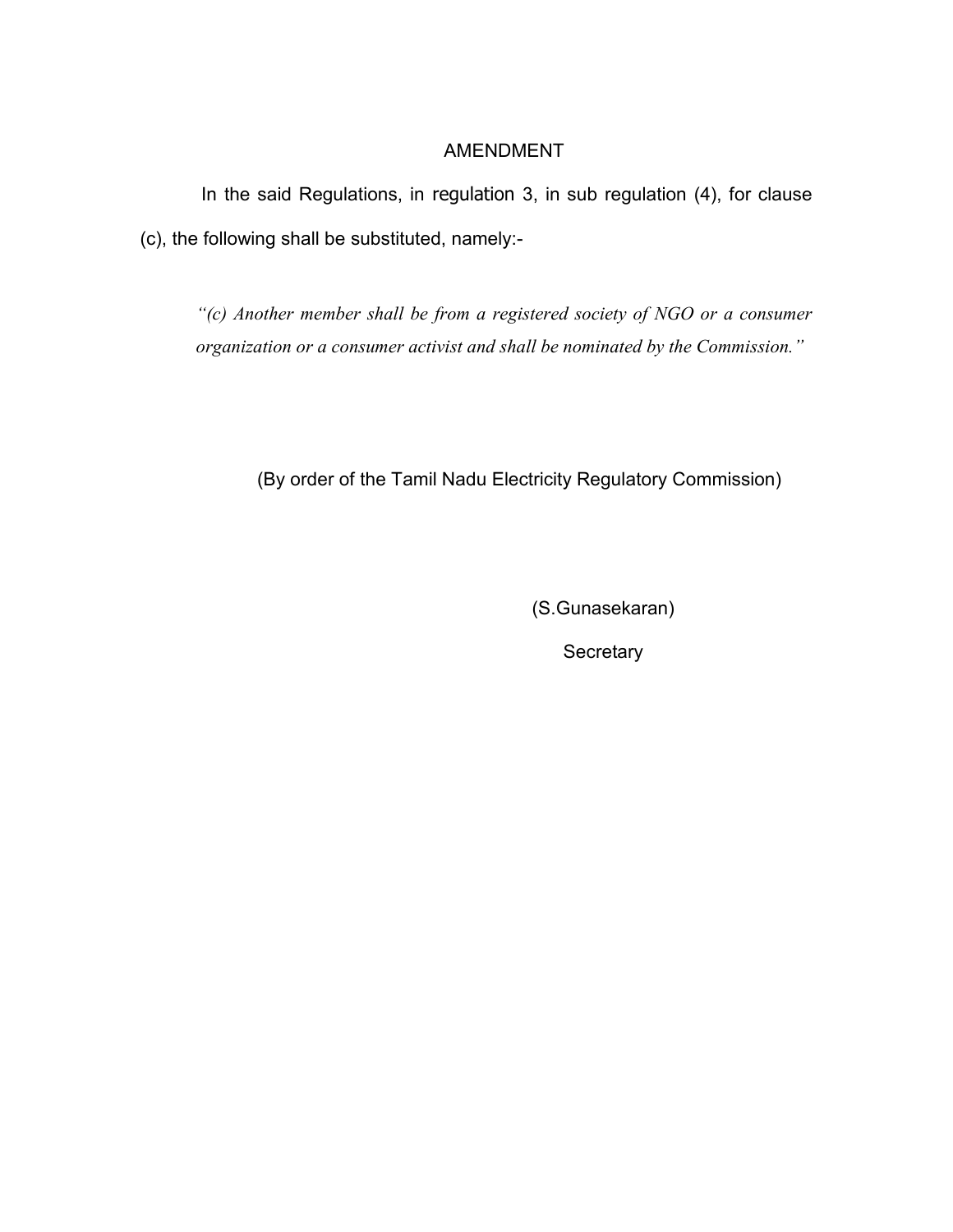## EXPLANATORY STATEMENT

 In the existing regulations both the external members of the Consumer Grievance Redressal Forum are to be nominated by the District Collector where the Forum is head quartered. There is undue delay in the nomination of these members and consequently the Consumer Grievance Redressal Forum could not function for want of quorum. The Appellate Tribunal for Electricity has also directed to ensure filling up of a vacancy in the said Forum even six months before the vacancy is expected to arise. In order to avert such difficulties and to give effect to the consumer centric provisions of the Electricity Act, 2003, it is proposed to amend regulation 3, subregulation (4)(c) of the Tamil Nadu Electricity Regulations for Consumer Grievance Redressal Forum and Electricity Ombudsman so as to empower the Commission to fill up one member from a registered society of NGO or a consumer organization or a consumer activist.

(By order of the Tamil Nadu Electricity Regulatory Commission)

(S.Gunasekaran) **Secretary**